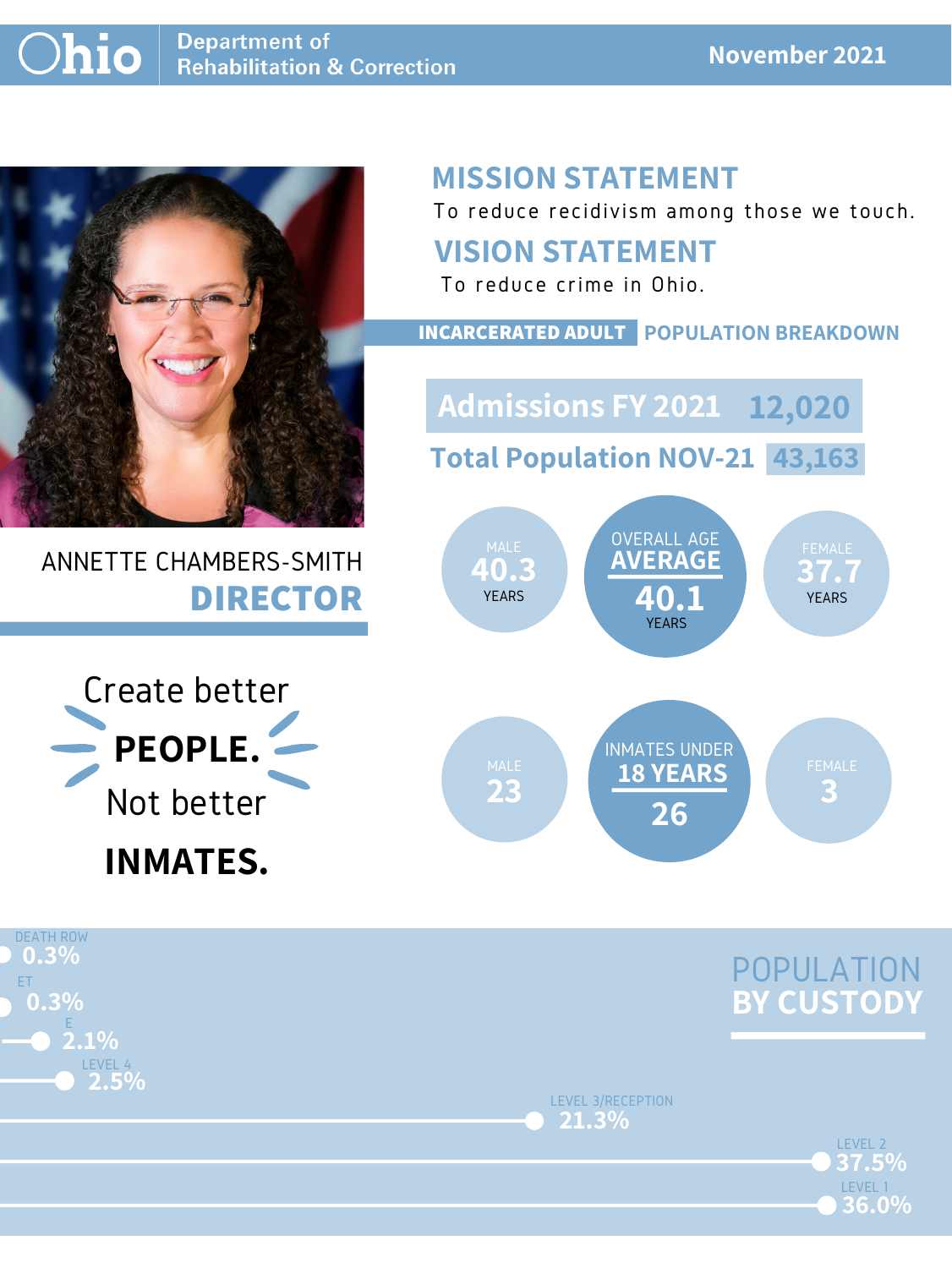## Other Race 1,538

Black 19,203 White 22,422





# INMATE RELEASES



Executions Since February 1999 Executions Calendar Year to Date **0 56**

| Total FY 2021                              | 18,671 |
|--------------------------------------------|--------|
| <b>Releases to Supervision</b>             | 14,505 |
| To Parole                                  | 156    |
| To Post Release Control                    | 9,387  |
| To Transitional Control/Treatment Transfer | 3,501  |
| To Judicial Release                        | 1,461  |
| <b>Releases Without Supervision</b>        | 4,127  |
| Miscellaneous Releases                     | 39     |
| *Excludes Deaths                           |        |

**Monthly Community Supervision Count**

# Total Corrections Officers (CO) **6,033**

## **Staff Profile** Total Staff **11,334**

Inmate To Correction Officer Ratio **6.3:1**

Total Parole Officers (PO)

**526**

Supervision caseload counts are currently unavailable pending reporting improvements being made under the transition to the Ohio Community Supervision System